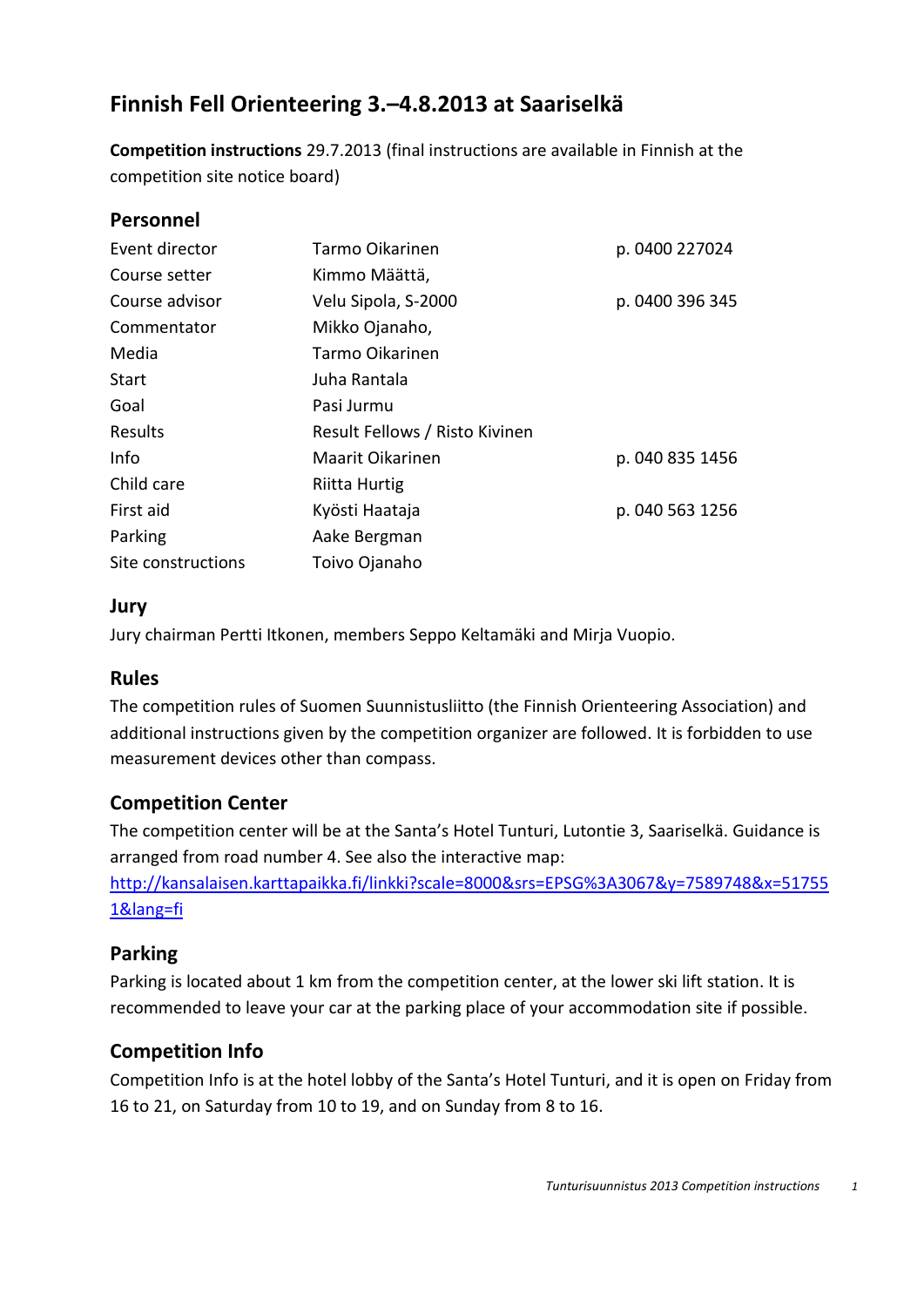#### **Map**

The map used in the competition is fell orienteering map (date 8/2013). Map scale is 1:25 000 or 1:30 000 depending on your competition class. The map scale of each competition class is shown below in the course table. Contour line interval is 5m. Map size is A3 on both days. The map is in a plastic bag. Sample map is available for inspection at the competition start site.

The map is based on digital map data by the National Land Survey of Finland, laser scanning data and aerial photos. The elevation information is based on laser scanning data. Additional refinements are done in the areas near the check points and expected routes to be used by orienteers. Note that compared to the 'normal' orienteering map at 1:10000 scale the map is very general and holds much less detailed information.

#### **Terrain**

The terrain is mostly typical for the area, meaning fast fell terrain with good running conditions. The terrain contains open areas at the fell tops, and areas with fell birch and pine woods at lower elevations. There are few stony areas. Areas marked in the map with gray color are broken cliffs and in part also rocky ground with unclear boundaries. The fell birch may be dense in some part of the area. The open area at the fell tops changes to fell birch and woods gradually (depending on the elevation and slope aspect), so the vegetation boundaries shown in the map may not be that clear in the terrain. Blue v-markings in the map show the locations of small puddles that are mostly dry at the competition time. Many of the small streams are also dry. All competition classes will cross the Luttojoki River on Saturday. There are two bridges, marked in the map, by which the river can be crossed. The river is, however, narrow and shallow and mostly crossable by wading also at other locations.

The paths marked at the map are clearly visible, but there are also quite many less clear paths (tracked by reindeer and hikers) not shown in the map. Elevation differences are somewhat large compared with typical Nordic orienteering terrain, but the slope angles are usually gentle.

## **Checkpoints and punching**

Emit punching is used. In pair classes two emit cards are used by each pair. In pair classes the pair must stay together at all times during the competition, and visit all checkpoints together. Both pair members must punch all checkpoints. An example checkpoint is constructed to competition center for inspection and testing of the emit cards.

Checkpoints are constructed from natural materials, e.g. the Emit-punches are attached to fallen trees or such. Some of the first checkpoints on Saturday contain two separate emit punching points both of which can be used.

## **Competition numbers and control descriptions**

All competitors must have a competition number. The same number is used on both days. The numbers are available at the competition info on Friday and at the competition center on Saturday and Sunday. **Take your own safety pins** for attaching the competition number. The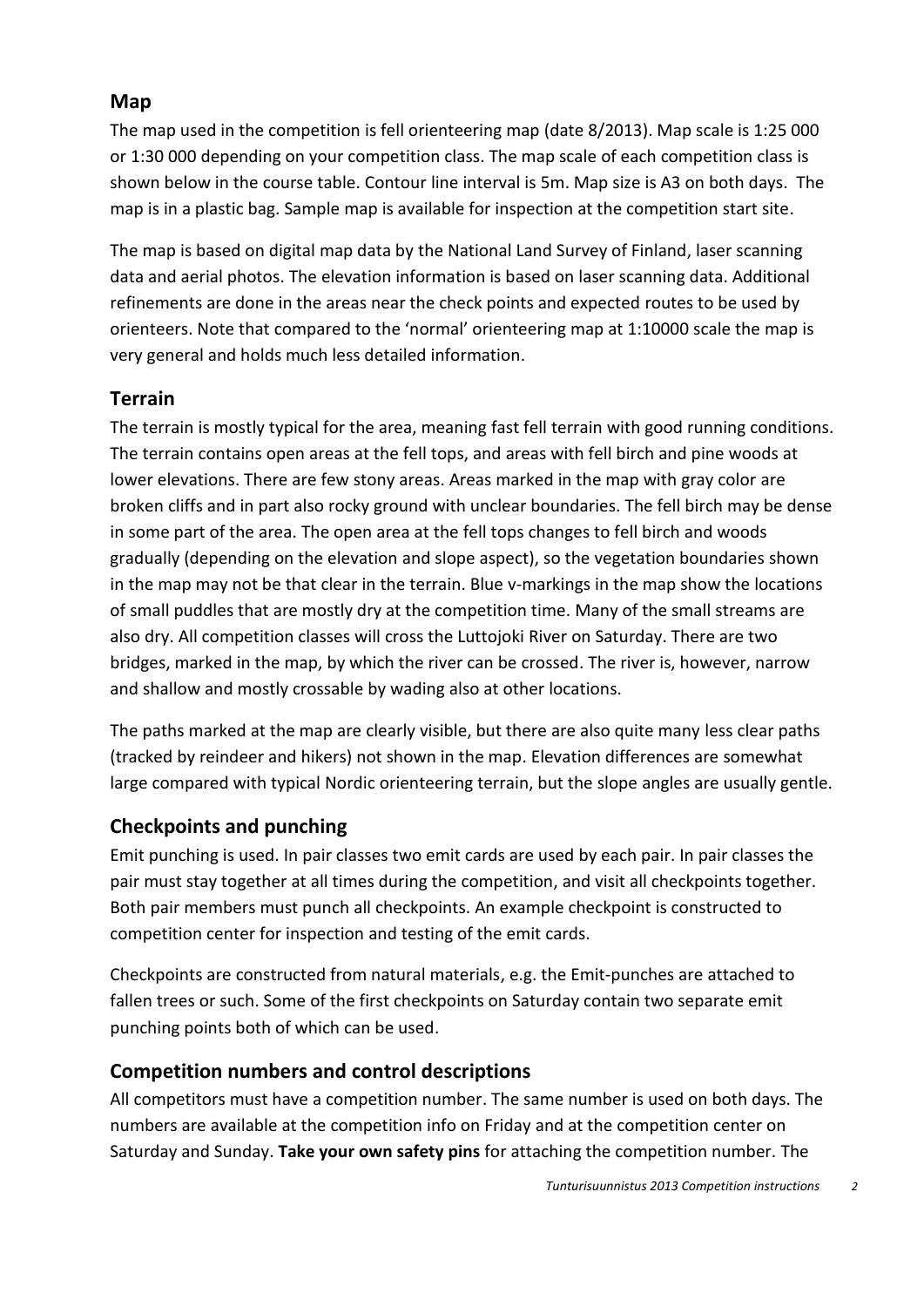number must be attached so that it is clearly readable by competition personnel and bystanders.

Emit backup cards are available at the start site. Competitors are responsible for taking the backup card. Please mark your competitor number on the backup card.

Control descriptions are printed on the map, and there are no separate description sheets available.

#### **EMIT-cards**

The competitor is responsible for using a working emit card, and that the number of the card is the one shown in the starting list. The emit card numbers are not checked by the competition organizer. If some other card is used in the competition instead of the registered card, the competitor is disqualified (rule book 11.518). Changes to emit card numbers can be made at the competition info before start. Rental emit cards are available at the competition info for 5e. The fee for a lost or unreturned rental EMIT card is 60e.

#### **Start**

**On Saturday there is a mass start** for all classes at 14:00 at the top of the Kaunispää fell. The distance from the competition center to the start is 1.7 km, and the way to the start is mostly uphill. There is guidance to the start from the competition center. **Please, reserve enough time to move to start.** Drinking water and four toilets are available at the start location.

**On Saturday** the competitors may start entering the start area at 13:30. **Remember to reset your emit card** when entering the start area. At 13:45 the competitors are expected to move to the location marked with their number. At 13:55 the maps are distributed to the competitors, back side up. Check that you have the correct map, there is a marking on the corner of the map showing the competition class. At pair classes there are two maps attached together. You may turn your map right side up only after the start signal is given.

**On Sunday** the start is 1.6 km from the competition center, the way to the start is good path with not much uphill. Drinking water and four toilets are available at the start site.

On Sunday there is pursuit start, based on the results of the 1st competition day. Pursuit start will include all competitors that have less than 40 minutes difference to the fastest competitor of their class. In mixed pair classes the age compensation (1 min/ 1 year exceeding 70) is taken into account when computing the pursuit start time. Please check you compensation, possible changes should be done at the competition info before the start on Saturday.

All winners of the first day start at 10:00 on Sunday. After this there is the pursuit start until 10:40. The rest of the competitors take a mass start at 10:45. Start times for Sunday will be shown in the notice board after the results for Saturday are clear. The winners of each class should be at the start by 9:55, the others should be there 3 min before their given starting time. The starters are announced 3 min before their time, after which they may enter the start area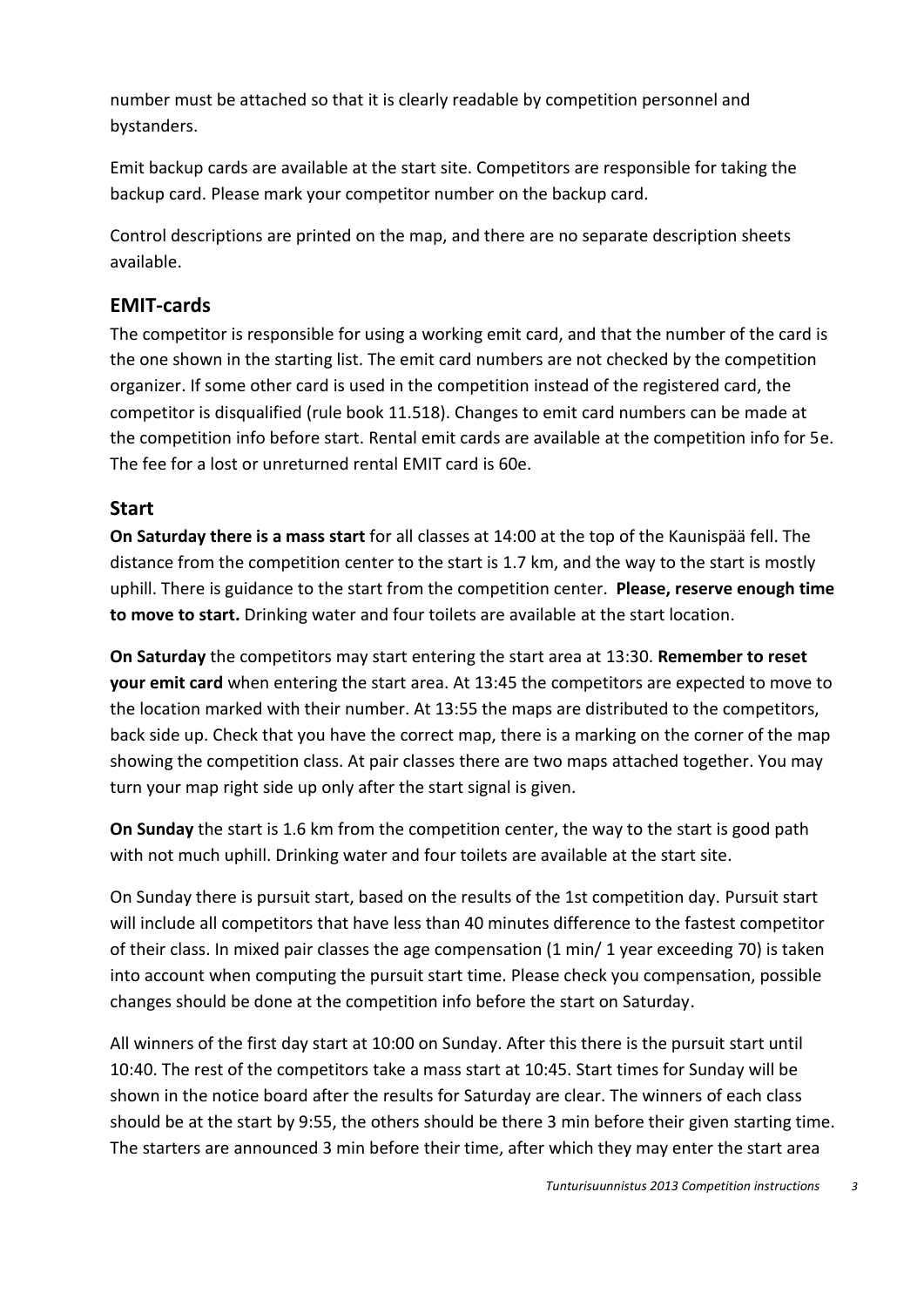and reset their emit cards. After the start signal is given the competitors should take a correct map and start the competition. Maps for the pair classes are attached together.

The Sunday mass start is arranged similarly to the Saturday start. The competitors taking part in the mass start should be at the start location at 10:30. All competitors must reset their emit cards before entering the start area.

If you are late from the start, please ask instructions from the start personnel.

During both days, there are markings using blue and red ribbons leading from the competition center to the start locations. The markings must be followed.

#### **Goal**

All classes will have the same goal. The way from the last control point to the goal is marked. Punching at the goal is also required. In pair series both competitors must be at the goal together. The finishing time for a pair is taken from the last punching at the goal. If required, the finish line is used to define the order of the competitors by a goal judge. The goal is closed at 20:00 on Saturday, and at 16:30 on Sunday. The competitors may keep their map on both days.

## **Split times and GPS-tracking**

There are no split time check points. On both competition days selected competitors in classes H21A, D21A and HDA are given GPS-tracking devices. The competitors selected for tracking are announced at the competition internet site and notice board at latest on Friday evening. Tracking devices are distributed at the start; please get your tracking device latest 10min before your starting time. GPS Tracking is shown on screen in the coffee shop of the Santa's Hotel Tunturi.

## **Drinks**

**The organizer does not arrange any drinks in the terrain.** Water from running streams is usually drinkable, but at the competition participants' own responsibility. Reserve your own drinks for the competition. Drinking water is available at the start and goal on both days.

#### **Fitness classes**

Entries to fitness classes can be done at the competition info on Saturday until 13:00 and Sunday until 9:00. Late announcements can be made to individual classes only. Fitness class fee when the announcement is done at the competition info is 20e/person/day, only cash is accepted.

## **Interruption**

Competitors that interrupt the competition should go to the goal, and announce during emit check that they have interrupted the competition. All competitors that start the competition must announce themselves at the goal before leaving the competition area.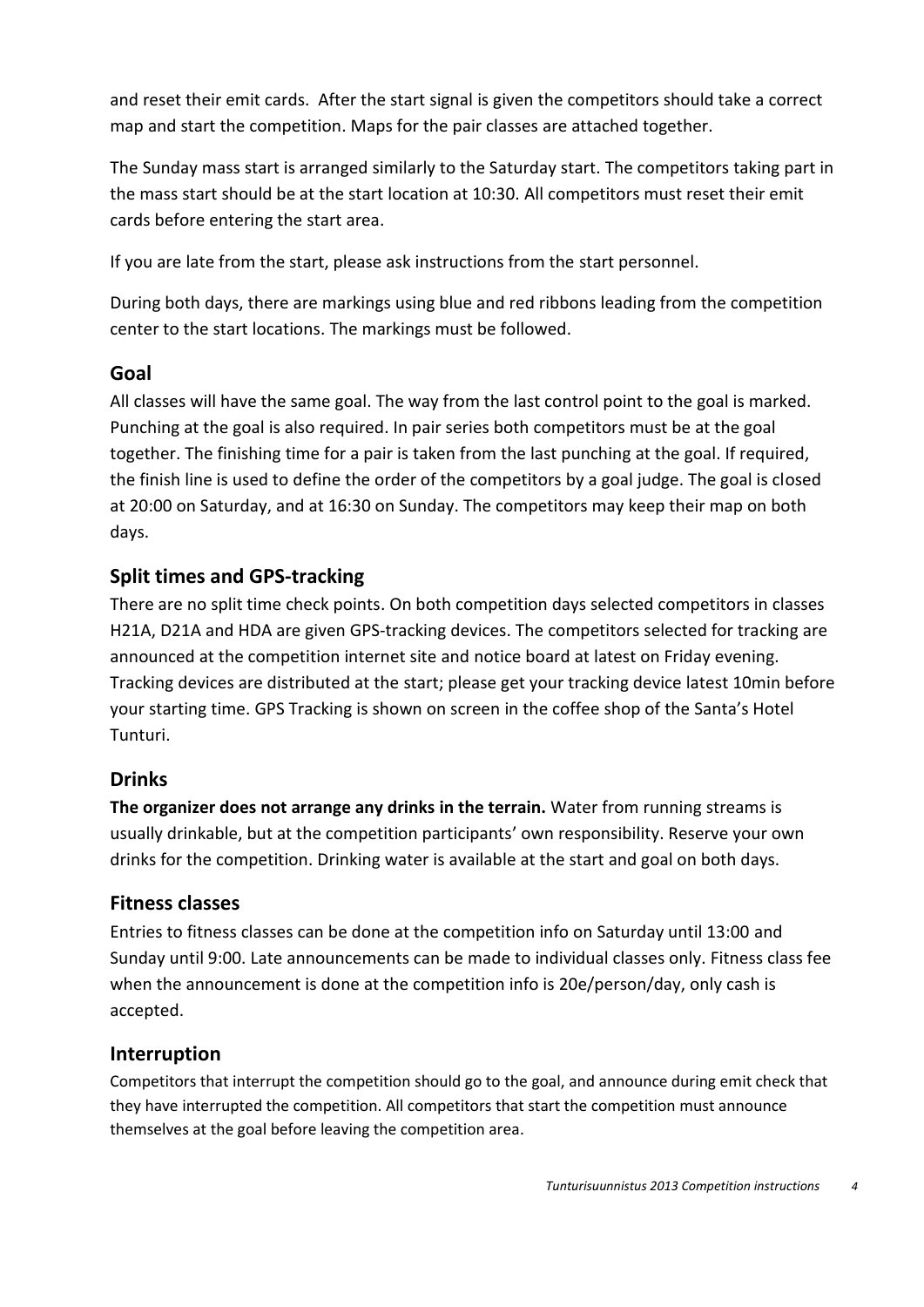#### **Washing**

Washing facilities are available at the Santa's Hotel Tunturi. Do not enter the hotel premises wearing orienteering shoes. The amount of space in the hotel is restricted, so if possible, use the washing facilities of your own accommodation.

## **Toilet**

The Santa's Hotel Tunturi's facilities are available for competitors. Four toilets are available at the start site on both days.

#### **First aid**

The competition center contains a first aid site. Additionally, there is a first aid location in the competition area on both days (marked in the competition map). In the map there is also a phone number (040 4657892), which can be used to get help in emergencies. Taking a mobile phone to competition is allowed for safety reasons, but it must not be used for orienteering.

## **Child care**

Child care is available at the competition center. Please register your child to child care by email to maarit.oikarinen@rovaniemi.fi. Child care cost is 5e/day/child. Child care is located inside the hotel. Please provide your child with snacks during the competition.

#### **Restaurant**

There is an outside café at the competition center, open from 11.00 to 17.00 on Saturday, and from 09.00 to 15.00 on Sunday. The café of the Santa's Hotel Tunturi is open at all times. On Saturday there is a soup lunch available from 12.00 to 20.00, price 8.50 EUR/person, and a buffet dinner available from 17.00 to 20.30, price 17.50 EUR/person. On Sunday there is a soup lunch available from 12.00 to 18.00, price 8.50 EUR/person.

## **Prices**

All competitors arriving to goal on Saturday will receive a memorial price. On Sunday the competition prices are given based on the combined results of both days. Prices are given immediately as the results are clear; please follow the announcement at the competition center.

Fitness class prices are distributed using lottery; please check from the competition notice board whether you have received a price. Lottery prices can be obtained from the competition info.

## **Results**

Results will be shown at the competition notice board and at the internet address <http://www.resultfellows.com/2013/tunturi/>.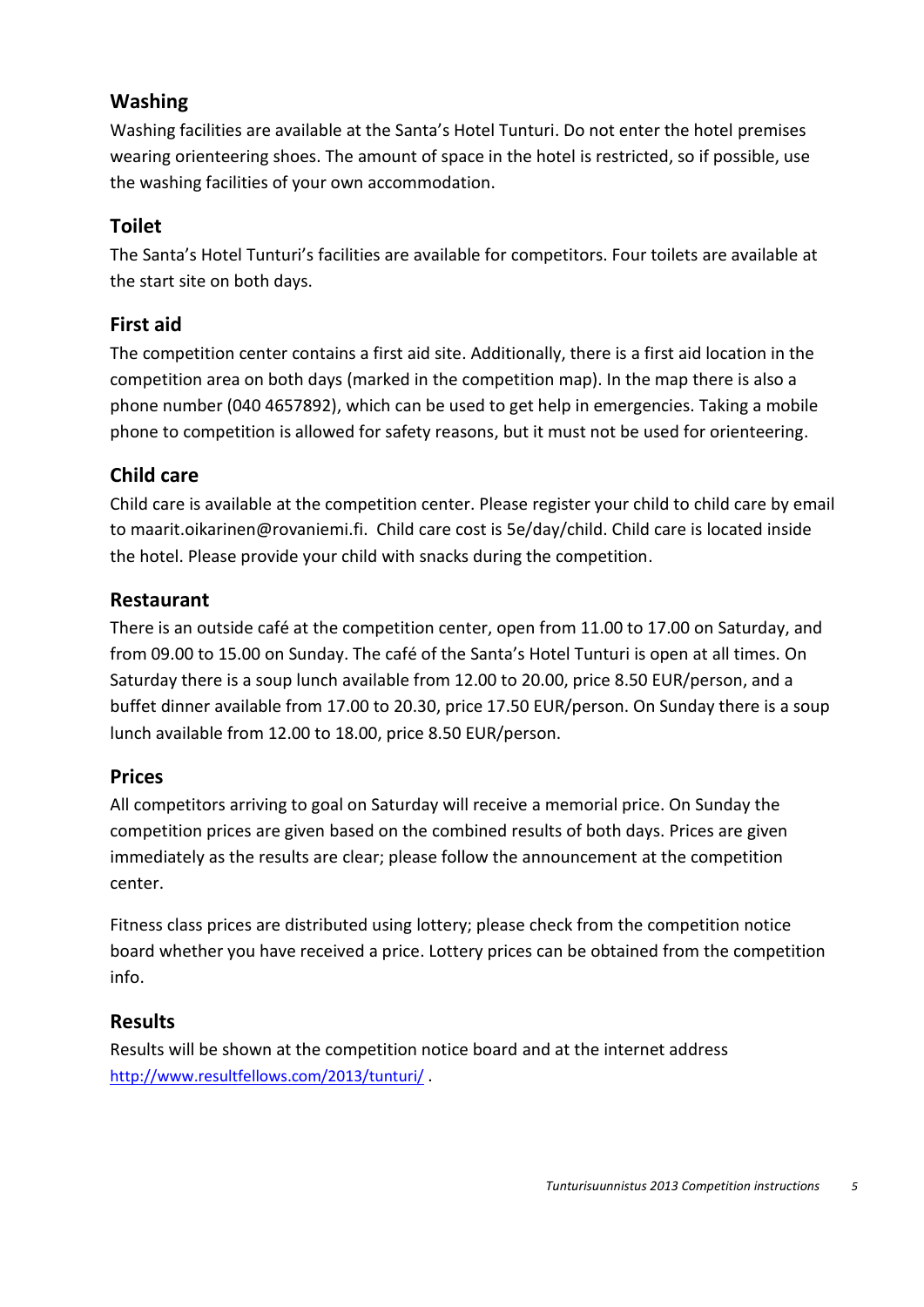#### **Urho Kekkonen National Park special instructions**

The competition will be held in the area of the Urho Kekkonen National Park. **You may not leave any rubbish in the park area!**

Special instructions on the UKK national park can be found on the notice board of the competition center and at the internet address:

[http://www.luontoon.fi/retkikohteet/kansallispuistot/urhokekkosenkansallispuisto/](http://www.luontoon.fi/retkikohteet/kansallispuistot/urhokekkosenkansallispuisto/ohjeetjasaannot/Sivut/Default.aspx)

| <b>Class</b> | Saturday   |            | <b>Sunday</b>       |            |            |                     |                |
|--------------|------------|------------|---------------------|------------|------------|---------------------|----------------|
|              | Dist. (km) | Elev. diff | Map<br><b>Scale</b> | Dist. (km) | Elev. diff | Map<br><b>Scale</b> | <b>Prices</b>  |
| <b>D21A</b>  | 17,3       | 574        | 1:30000             | 16,8       | 483        | 1:30000             | 3              |
| D21C         | 12,1       | 322        | 1:25000             | 11,1       | 307        | 1:25000             | 3              |
| D80          | 13,2       | 414        | 1:25000             | 13,2       | 474        | 1:25000             | $\overline{2}$ |
| D95          | 12,5       | 379        | 1:25000             | 12,1       | 337        | 1:25000             | 3              |
| D110         | 10,0       | 295        | 1:25000             | 9,8        | 354        | 1:25000             | 3              |
| D125         | 10,0       | 295        | 1:25000             | 9,8        | 354        | 1:25000             | $\mathbf{1}$   |
| D38          | 12,5       | 379        | 1:25000             | 12,1       | 337        | 1:25000             | $\mathbf{1}$   |
| D32          | 10,0       | 295        | 1:25000             | 9,8        | 354        | 1:25000             | $\mathbf{1}$   |
| DA           | 14,1       | 405        | 1:25000             | 14,4       | 449        | 1:25000             | 3              |
| DB           | 12,5       | 379        | 1:25000             | 12,1       | 337        | 1:25000             | 3              |
| <b>H21A</b>  | 25,9       | 827        | 1:30000             | 25,2       | 937        | 1:30000             | 3              |
| H21B         | 21,1       | 653        | 1:30000             | 21,1       | 632        | 1:30000             | 3              |
| <b>H21C</b>  | 13,8       | 356        | 1:25000             | 13,4       | 445        | 1:25000             | 3              |
| H80          | 20,9       | 600        | 1:30000             | 20,9       | 643        | 1:30000             | 3              |
| H95          | 18,4       | 578        | 1:30000             | 17,8       | 531        | 1:30000             | $\overline{2}$ |
| H110         | 17,3       | 574        | 1:30000             | 16,8       | 483        | 1:30000             | 3              |
| H125         | 14,8       | 388        | 1:25000             | 14,1       | 443        | 1:25000             | 3              |
| H140         | 12,2       | 352        | 1:25000             | 13,0       | 417        | 1:25000             | $\mathbf{1}$   |
| H38          | 18,4       | 578        | 1:30000             | 17,8       | 531        | 1:30000             | $\overline{2}$ |
| H32          | 14,8       | 388        | 1:25000             | 14,1       | 443        | 1:25000             | $\overline{2}$ |
| HA           | 24,1       | 678        | 1:30000             | 24,0       | 820        | 1:30000             | 3              |
| HB           | 14,3       | 408        | 1:25000             | 14,1       | 429        | 1:25000             | 5              |
| <b>HDA</b>   | 18,0       | 577        | 1:30000             | 17,5       | 546        | 1:30000             | 3              |
| <b>HDB</b>   | 14,6       | 443        | 1:25000             | 14,9       | 449        | 1:25000             | 5              |
| HDC          | 10,7       | 358        | 1:25000             | 10,5       | 375        | 1:25000             | 5              |
| <b>KUNTO</b> | 12,0       | 367        | 1:25000             | 11,7       | 276        | 1:25000             | 5              |

#### **Classes, distances, and prices**

*Enjoyable orienteering at the Saariselkä fells!*